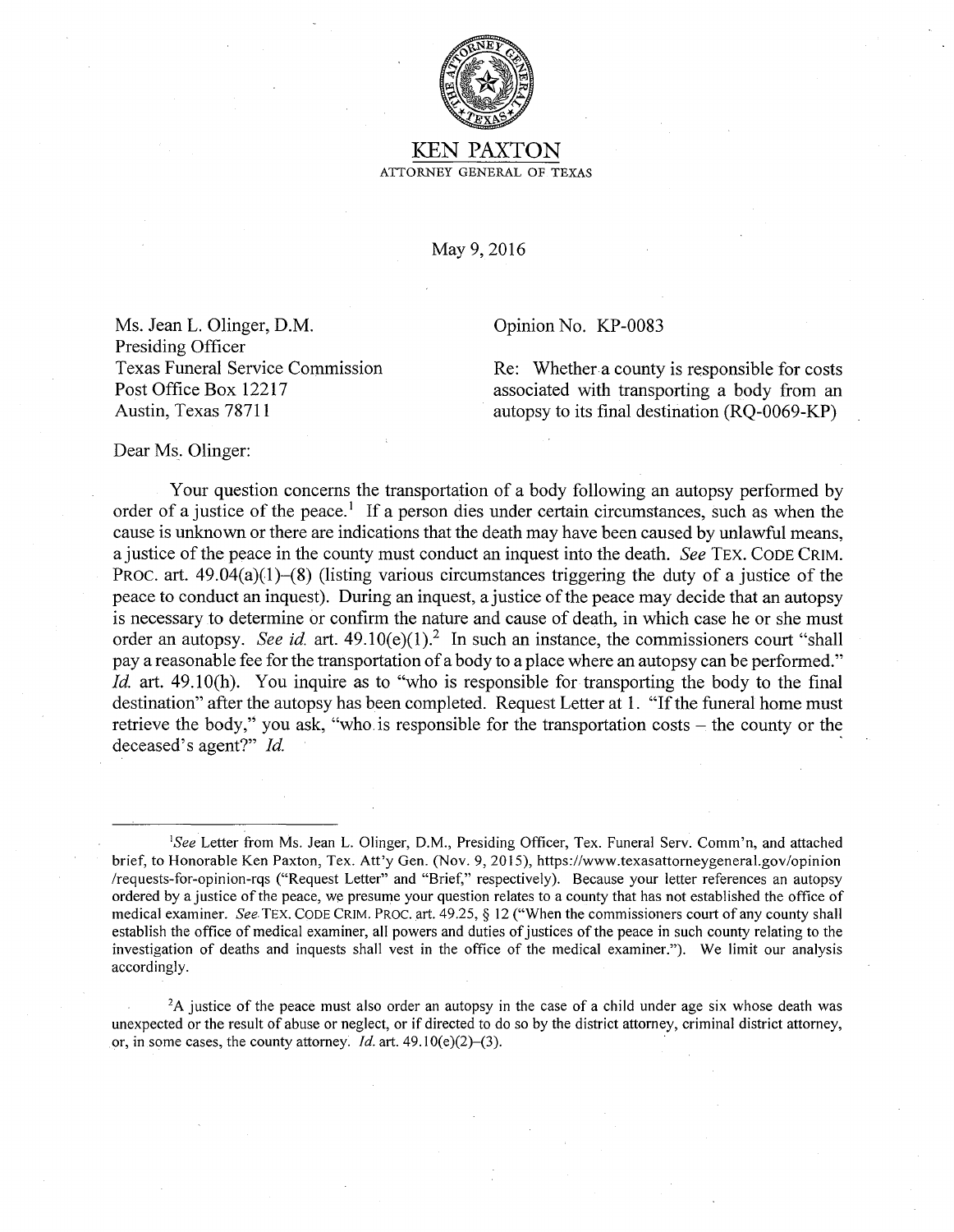A county commissioners court generally has only those powers expressly delegated to it by the Texas Constitution or the Legislature. *City of San Antonio v. City of Boerne,* 111 S.W.3d 22, 28 (Tex. 2003). The commissioners court may also exercise those powers that are necessarily implied for the accomplishment of its assigned duties. *Id.* With regard to the disposition of a body, the Legislature has given the commissioners court the limited responsibility of providing "for the disposition ... of a deceased pauper" and has authorized the county to "create a fund ... to pay the costs incurred" in the disposition, which could conceivably include transporting the body to its final destination. TEX. HEALTH & SAFETY CODE § 694.002(a), (e). Similarly, the Legislature has directed a political subdivision with "charge or control of a body not claimed for burial or a body required to be buried at public expense" to notify the Anatomical Board of the State of Texas (the "Board"), $3$  if requested, of the existence of the body and allow the Board "to remove the body." *Id.*  $\S$  691.023(a)(1), (3); *see also id.*  $\S$  $\S$  691.021 (clarifying that "political subdivision" as used in subchapter B of chapter 691 includes a county), 711.002(a) (listing in priority order the persons with the right to control the disposition of a decedent's remains). If the Board does not require the body, the political subdivision must "pay all costs" of preparing the body for burial. *Id.* § 691.023(b); *see also id.* § 71 l.002(e) (giving the person conducting an inquest the duty to inter the remains when no person with the legal duty to inter has assumed the responsibility). Thus, if a body is not claimed for burial or is to be buried at public expense, and if the Board does not require the body, the commissioners court is required to pay for the body's preparation for burial, which could include the cost of transporting the body to its final destination.

We find no other provision authorizing a commissioners court to transport a body following an autopsy or to pay for the cost of such transportation. You suggest that transporting a body following an autopsy should be considered part of the costs related to obtaining the autopsy. *See*  Brief at 1. In your view, "[i]f this were not so, the cost would have to be borne by the Funeral Establishment, and would certainly be passed on to the family or person responsible for the final disposition of the deceased." *Id.* However, placing the ultimate financial responsibility for the disposition of a body on the person with the legal duty to inter the deceased appears to be precisely what the Legislature intended and would be the case had no autopsy been ordered. *See* HEALTH & SAFETY CODE § 711.002(a), (a-3) (making such a person liable for the reasonable cost of interment). Furthermore, statutes governing the involvement of a funeral establishment to carry out the interment contemplate that the transportation of a body generally falls within the scope of the services provided by the establishment. *See id.* § 711.001(13) (providing that a "funeral establishment" is "a place of business used in the care and preparation for interment *or transportation* of human remains" (emphasis added)).

When a funeral director is engaged to take charge of a deceased's body and prepare it for burial or other disposition, the funeral director begins a relationship with the consumer known in the industry as "first call," which gives the director the legal duty to assume responsibility for the body. *See* TEX. Occ. CODE§ 651.401; *see also id.* § 651.405 (requiring a funeral establishment to provide a written retail price list including the price of "transferring a deceased person to the funeral establishment"). In providing certain parameters governing the provision of services "on

<sup>&</sup>lt;sup>3</sup>The Board is statutorily authorized to facilitate the distribution of deceased human remains for the purpose of teaching and research. *See generally* TEX. HEALTH & SAFETY CODE§§ 691.001-.035.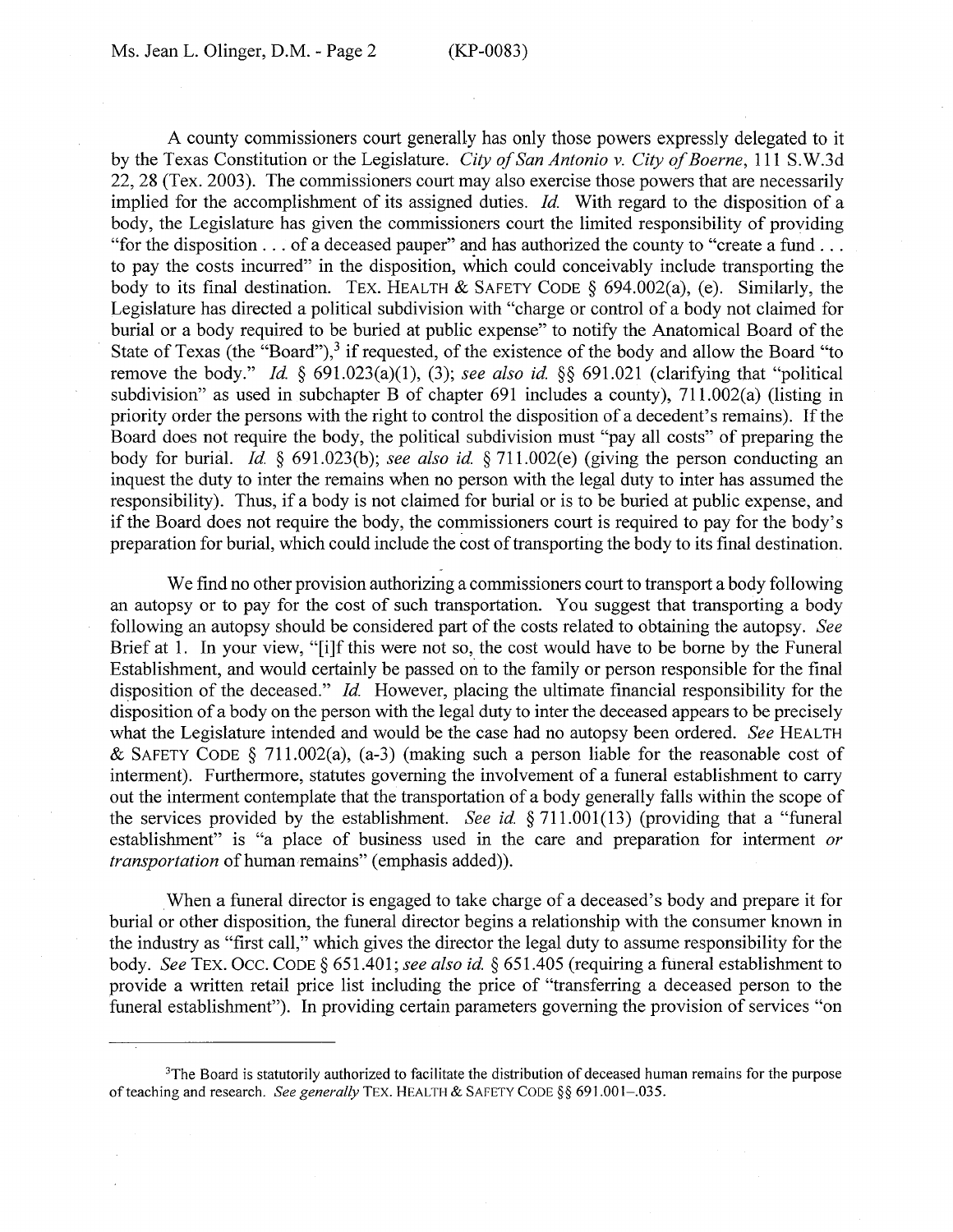first call," section 651.401 of the Occupations Code generally requires a funeral director to "direct and personally supervise the pickup of a dead human body." *Id.* § 651.401(a). The Legislature anticipated that there would be circumstances under which the personal supervision of the funeral director would be unnecessary and could be delegated to an employee, including when transferring a body "from a funeral establishment to and from a morgue in which an autopsy is performed." *Id.* § 651.401(b)(2). But such a transfer is still the responsibility of the funeral director. *See id.* § 651.401(d) (providing that "[a] funeral director  $\dots$  who directs the removal or transfer of a dead human body without personally supervising the transfer is strictly accountable for compliance with the requirements" of section 651.401). The Funeral Service Commission's own rules appear to acknowledge that only the transportation of a body *to* a morgue for an autopsy, and not *from* the morgue afterward, falls outside of the scope of a funeral director's responsibility. *See* 22 TEX. ADMIN. CODE § 203.21(b) (2015) (Tex. Funeral Serv. Comm'n, First Call Definition) ("Transportation of a body sent *to* a morgue ... for ... autopsy at the request of a Justice of the Peace ... does not constitute a First Call. Any expenses ... for the transportation of a body under this subsection are not items of choice for the consumer  $\dots$  and therefore are not the responsibility of the consumer to pay." (emphasis added)).

This view is consistent with the objective of an autopsy. The purpose of exercising a justice of the peace's statutory authority to order an autopsy is to determine the cause of death. *See* TEX. CODE CRIM. PROC. art. 49.IO(e) (listing the circumstances requiring an autopsy). Transporting a body to its final destination after the autopsy does not further this purpose. In addition, the Legislature has authorized a commissioners court to pay for autopsy-related expenses only for the autopsy itself and events leading up to its undertaking, not for events afterward. *See, e.g., id.* arts. 49 .1 O(b) (for a consultation with a county health officer or physician as to the necessity of ordering an autopsy),  $49.10(g)$  (if assessed, to a physician for performing the autopsy),  $49.10(h)$  (for transportation of a body to a place where an autopsy can be performed), 49.1 l(c) (for chemical analysis), 49.23(a) (for the assistance of a death investigator during an inquest). The fact that the Legislature knows how to provide for autopsy-related costs but has not provided for post-autopsy transportation of a body is an indication that such a cost is the responsibility of the person with the legal duty to inter the deceased, or that person's agent, and not a commissioners court. *See FM Props. Operating Co. v. City of Austin,* 22 S.W.3d 868, 884-85 (Tex. 2000) (noting that the Legislature knows how to enact a law effectuating its intent).